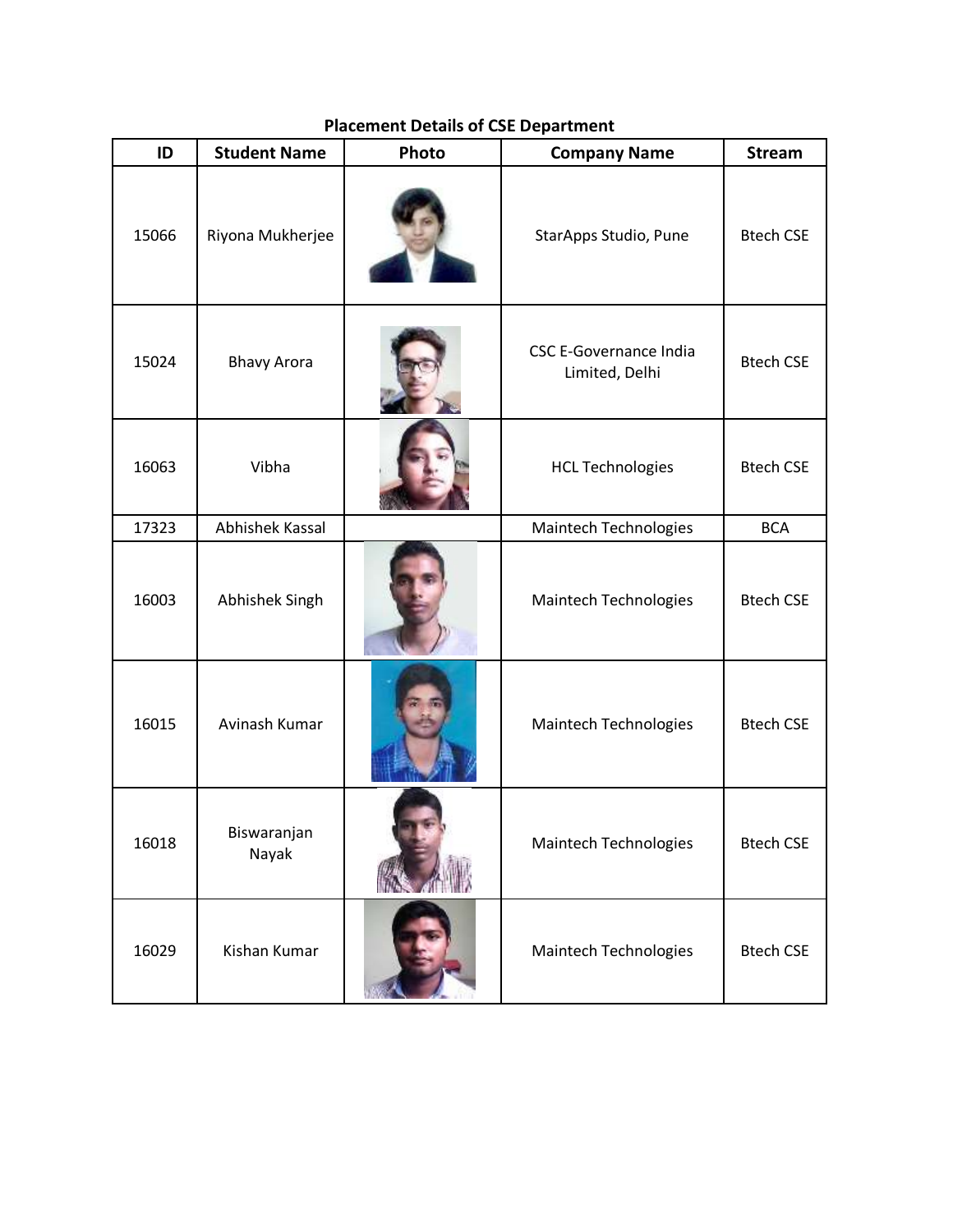| 16038 | Mousami Kumari         | <b>Maintech Technologies</b> | <b>Btech CSE</b> |
|-------|------------------------|------------------------------|------------------|
| 16040 | Neha Sharma            | Maintech Technologies        | <b>Btech CSE</b> |
| 16053 | Shreya<br>Bhattacharya | <b>Maintech Technologies</b> | <b>Btech CSE</b> |
| 16078 | Shubhanshi Rawat       | <b>Maintech Technologies</b> | <b>Btech CSE</b> |
| 16902 | Shubhlata Kumari       | <b>Maintech Technologies</b> | <b>Btech CSE</b> |
| 17313 | Manan Arora            | <b>Maintech Technologies</b> | <b>BCA</b>       |
| 16064 | Vikas Kumar<br>Yadav   | <b>Maintech Technologies</b> | <b>Btech CSE</b> |
| 16065 | <b>Vinit Gusain</b>    | Maintech Technologies        | <b>Btech CSE</b> |
| 16037 | Mohit Mehta            | Mobiloitte                   | <b>Btech CSE</b> |
| 16036 | Mohan Dev<br>Prasad    | Mobiloitte                   | <b>Btech CSE</b> |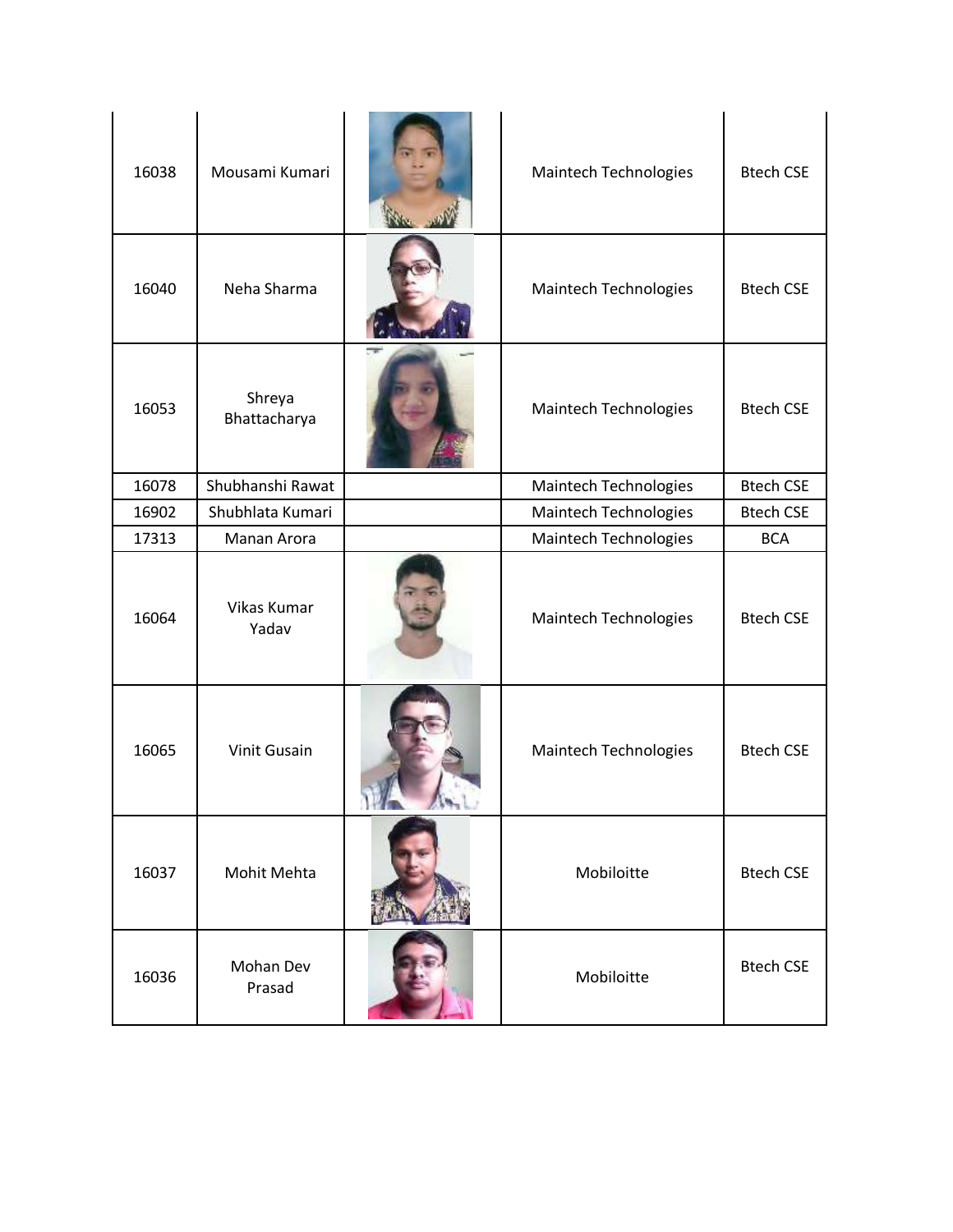| 15023 | Bhanu          | <b>NIIT Technologies</b>        | <b>Btech CSE</b> |
|-------|----------------|---------------------------------|------------------|
| 14099 | Shubham Shah   | Wipro Technologies              | <b>Btech CSE</b> |
| 15048 | Namrata Kumaya | Aden Global Value Advisor       | <b>BtechCSE</b>  |
| 16057 | Sonali Gupta   | <b>Nuclay Solutions Pvt Ltd</b> | <b>BtechCSE</b>  |
|       | Pooja Poonia   | Placed in Byju's (Bangalore)    | <b>BtechCSE</b>  |

## **Placement Details of CE Department**

| ID    | <b>Student Name</b> | Photo | <b>Company Name</b>                | <b>Stream</b>   |
|-------|---------------------|-------|------------------------------------|-----------------|
| 15130 | Parmanand Mehta     |       | Gina construction Pvt. Ltd., Nepal | <b>Btech CE</b> |
| 15143 | Yogesh              |       | L & T, Gujarat                     | <b>Btech CE</b> |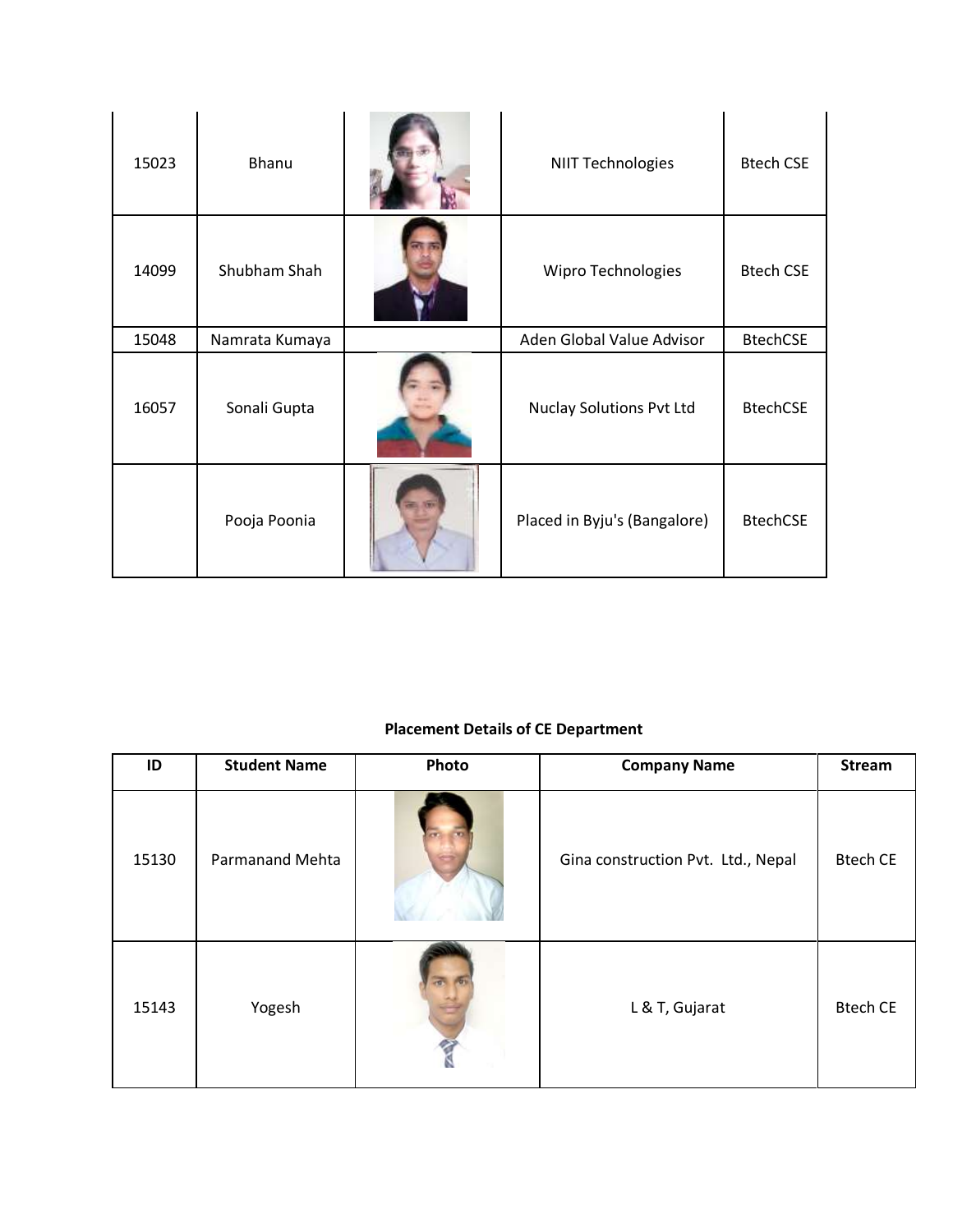| 15123                  |                           | Hemant      | Indian fire equipment system, Delhi           |                 | <b>Btech CE</b> |
|------------------------|---------------------------|-------------|-----------------------------------------------|-----------------|-----------------|
|                        |                           |             | <b>Placement Details of ME Department</b>     |                 |                 |
| <b>Name Of Student</b> |                           | Photo       | <b>Name Of Organisation</b>                   | <b>Stream</b>   |                 |
| Mushahid Raza          |                           |             | <b>Optimint Solution Pvt. Ltd</b>             | <b>Btech ME</b> |                 |
|                        |                           |             | Udyog Vihar Gurgaon Haryana                   | <b>Btech ME</b> |                 |
| Amit Kumar Jha         |                           |             | The Thrill Factory Rishikesh,<br>Utrakhand    | <b>Btech ME</b> |                 |
| <b>Vishal Parmar</b>   |                           | $\odot$ EDU | Planet Education Pvt. Ltd. Gurgaon<br>Haryana | <b>Btech ME</b> |                 |
| Deepak Kumar           |                           |             | Microcoils Refrigeration Pvt Ltd.             | Btech ME        |                 |
| Deepak Kumar           | <b>Esskay Fabrication</b> |             | <b>Btech ME</b>                               |                 |                 |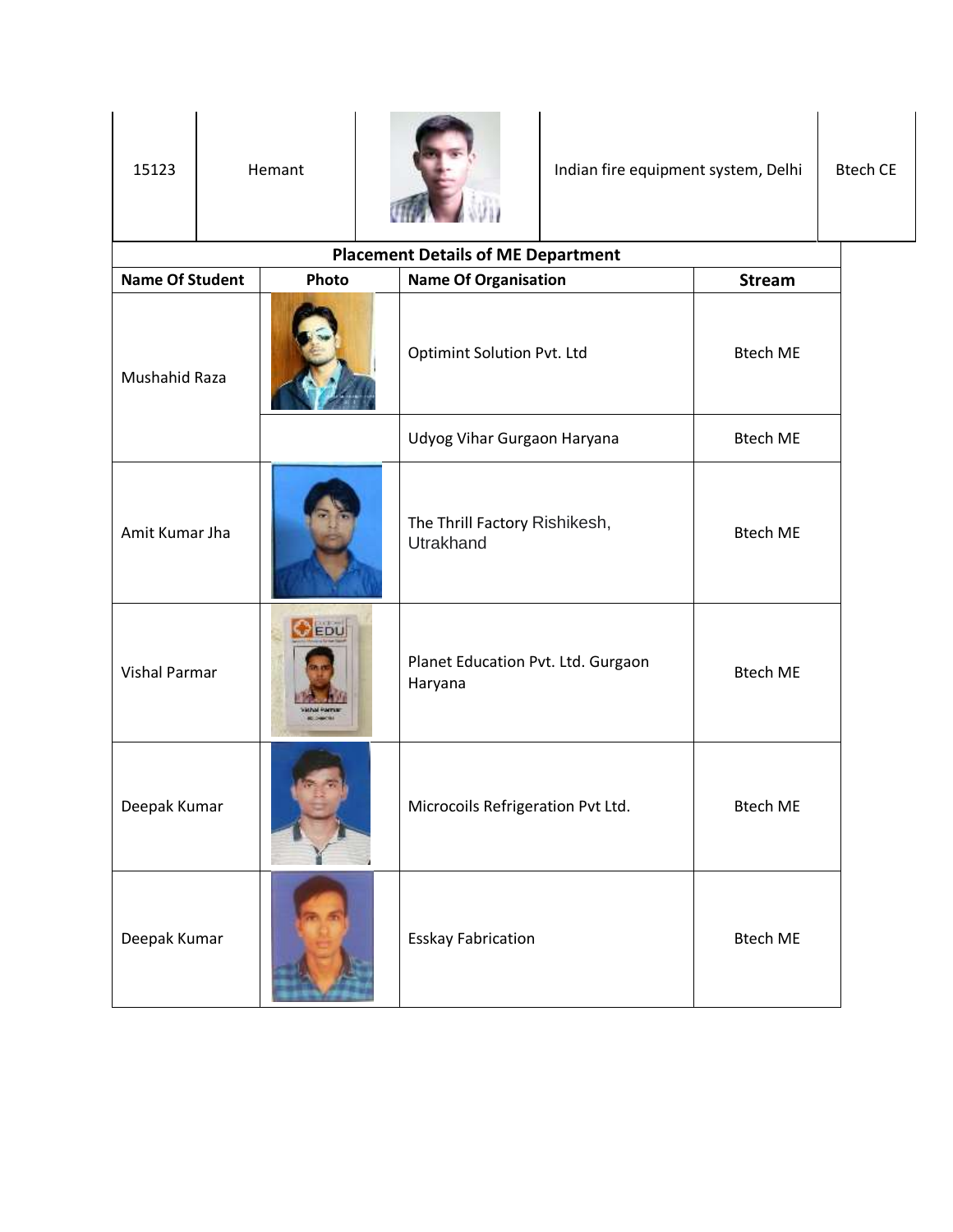| Abhishek Kumar<br>Jha |                      | Delhi Development Authority                                 | <b>Btech ME</b> |
|-----------------------|----------------------|-------------------------------------------------------------|-----------------|
| Aman Jain             |                      | Vrednic Worldwide Pvt Ltd.                                  | <b>Btech ME</b> |
| Mohit Vashistha       |                      | Adroitec Information System Pvt Ltd                         | <b>Btech ME</b> |
| Ankit Prashar         |                      | Navitasys India Private Limited Tdk<br>Group Rewari Haryana | <b>Btech ME</b> |
| Rajat Kaushik         |                      | Orange Business Services Gurugram,<br>Haryana               | <b>Btech ME</b> |
| Saurav                |                      | G R Infraprojects Limited                                   | <b>Btech ME</b> |
| Alan Santhosh         | <b>ALAN SANTHOSH</b> | <b>Imperial Auto Industries</b>                             | <b>Btech ME</b> |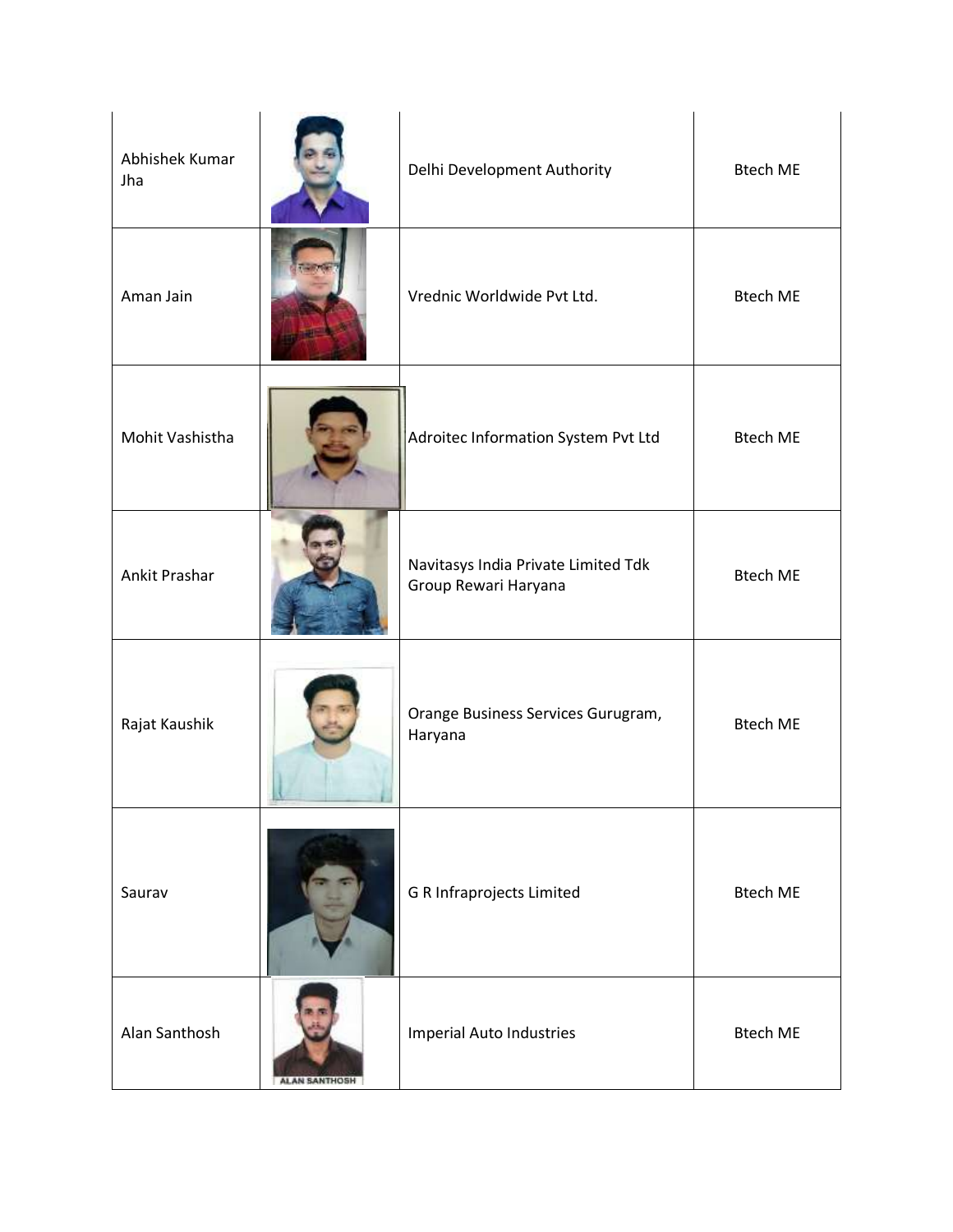| Aashish                 | Sanden Vikas India Pvt Ltd       | <b>Btech ME</b> |
|-------------------------|----------------------------------|-----------------|
| Mohit Kumar             | Planet Edu Pvt Ltd.              | <b>Btech ME</b> |
| Santosh Tiwari          | <b>Steelbird Helmets Limited</b> | <b>Btech ME</b> |
| Pankaj Saini            | Jbm Gurgaon                      | <b>Btech ME</b> |
| Harish Chandra<br>Joshi | Spinks Impex                     | <b>Btech ME</b> |

| <b>Name Of Student</b> | <b>Name Of Organisation</b>                      | <b>Stream</b> |
|------------------------|--------------------------------------------------|---------------|
| Arun Yadav             | Vrednic World Wide Pvt<br>Ltd. Gurugram, Haryana | Btech ME      |
| <b>Puneet Vats</b>     | Denso India Pvt Ltd                              | Btech ME      |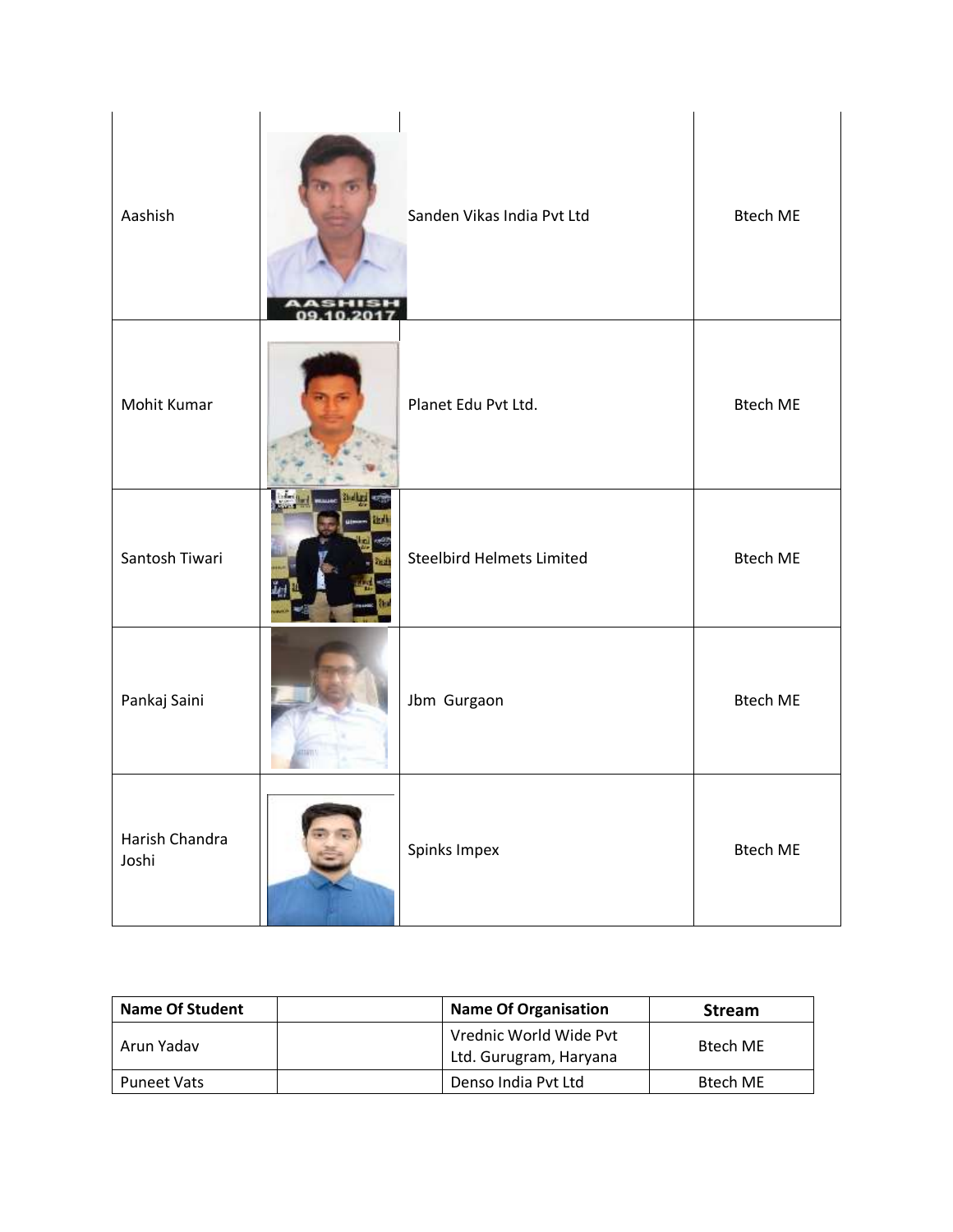| Abhishek      | Vrednic Worldwide Pvt<br>Ltd.                          | <b>Btech ME</b> |
|---------------|--------------------------------------------------------|-----------------|
| Lalit Khatri  | Vrednic Worldwide Pvt<br>Ltd.                          | <b>Btech ME</b> |
| Vikash        | Vrednic Worldwide Pvt<br>Ltd.                          | <b>Btech ME</b> |
| Rakesh        | Vrednic Worldwide Pyt<br>Ltd.                          | <b>Btech ME</b> |
| Lalit         | Vrednic Worldwide Pvt<br>Ltd.                          | <b>Btech ME</b> |
| Mohit         | Vrednic Worldwide Pyt<br>Ltd.                          | <b>Btech ME</b> |
| Shubham Verma | <b>Accuster Technologies</b><br><b>Private Limited</b> | <b>Btech ME</b> |
| Deepak Kumar  | Ess Kay Group                                          | <b>Btech ME</b> |
| Kundan        | Bajaj Motors Ltd Ggn                                   | <b>Btech ME</b> |
| Ansh Panghal  | <b>Venus Industries</b><br><b>Corporation Pvt Ltd</b>  | <b>Btech ME</b> |
| Ankit         | <b>Onassis Auto Limited</b>                            | <b>Btech ME</b> |
| Kapil         | Uniqlo India Pvt Ltd.                                  | <b>Btech ME</b> |
| Shashi        | <b>RBL Bank</b>                                        | <b>Btech ME</b> |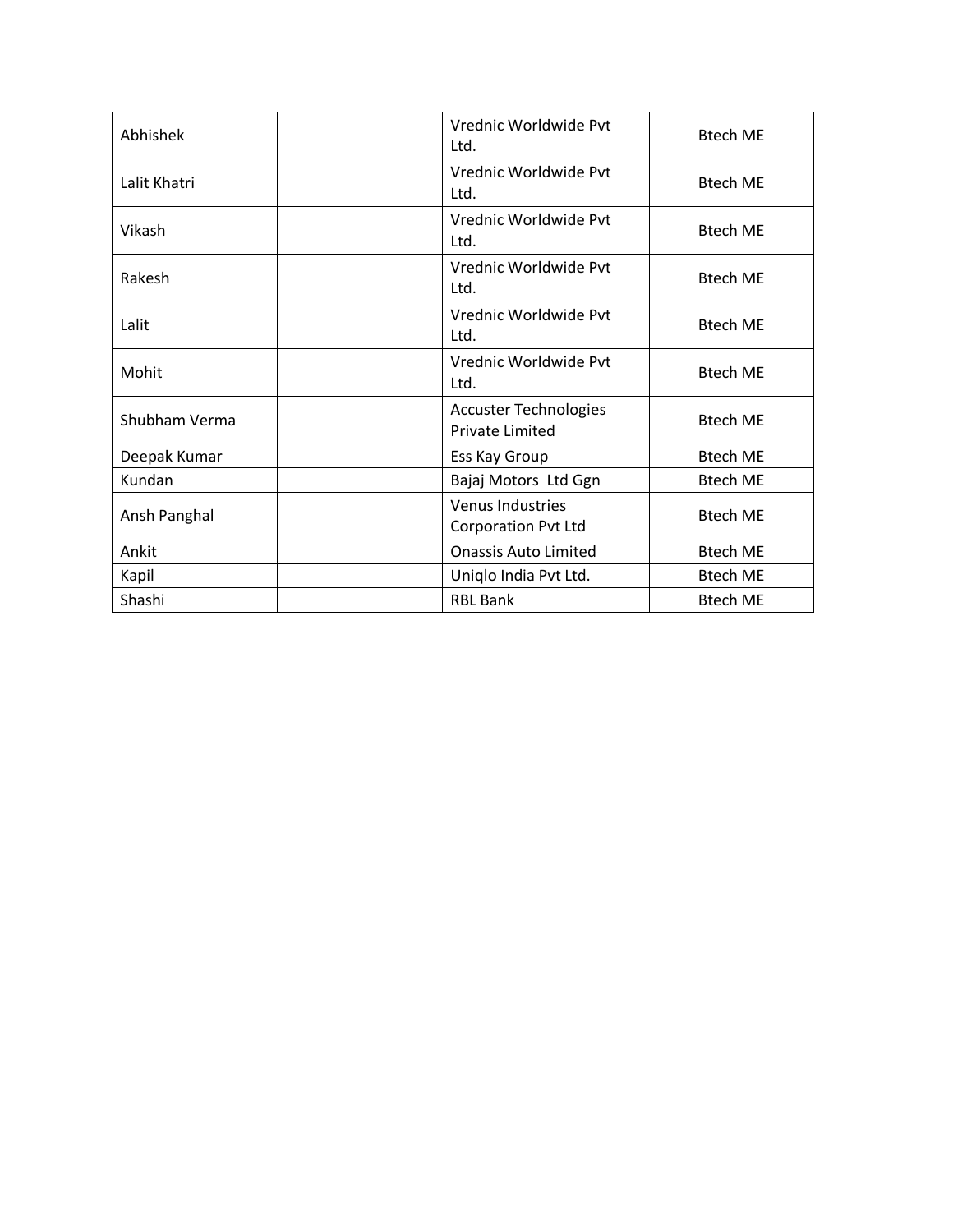| S.<br>No | Roll No.  | <b>Student Name Photo</b>       | <b>Designation</b>                 | Company<br><b>Name</b> | Logo      |
|----------|-----------|---------------------------------|------------------------------------|------------------------|-----------|
| 1        | 01/ECE/15 | <b>Abhishek</b><br><b>Attri</b> | <b>Software</b><br><b>Engineer</b> | <b>Accenture</b>       | accenture |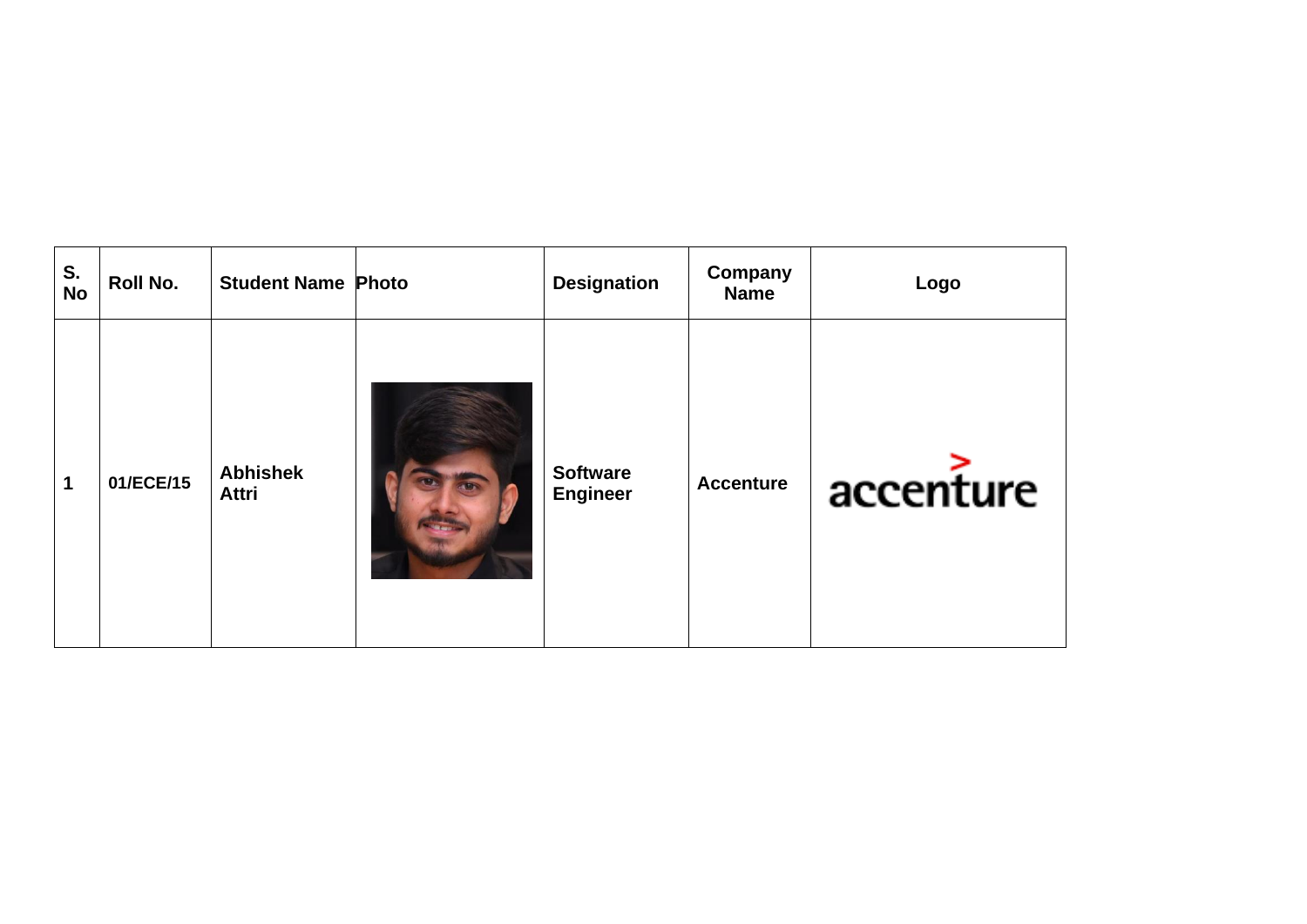| $\overline{2}$ | 03/ECE/15 | Akanksha<br><b>Singh</b>       | <b>Software</b><br><b>Engineer</b>               | <b>HCL IT</b><br><b>CITY</b> | 100 Acre IT City @ Lucknow UP |
|----------------|-----------|--------------------------------|--------------------------------------------------|------------------------------|-------------------------------|
| $\mathbf{3}$   | 05/ECE/15 | <b>Chankit</b><br><b>Kumar</b> | Graduate<br><b>Engineer</b><br><b>Apprentice</b> | Railtel                      | रेलटेल<br>RAILTEL             |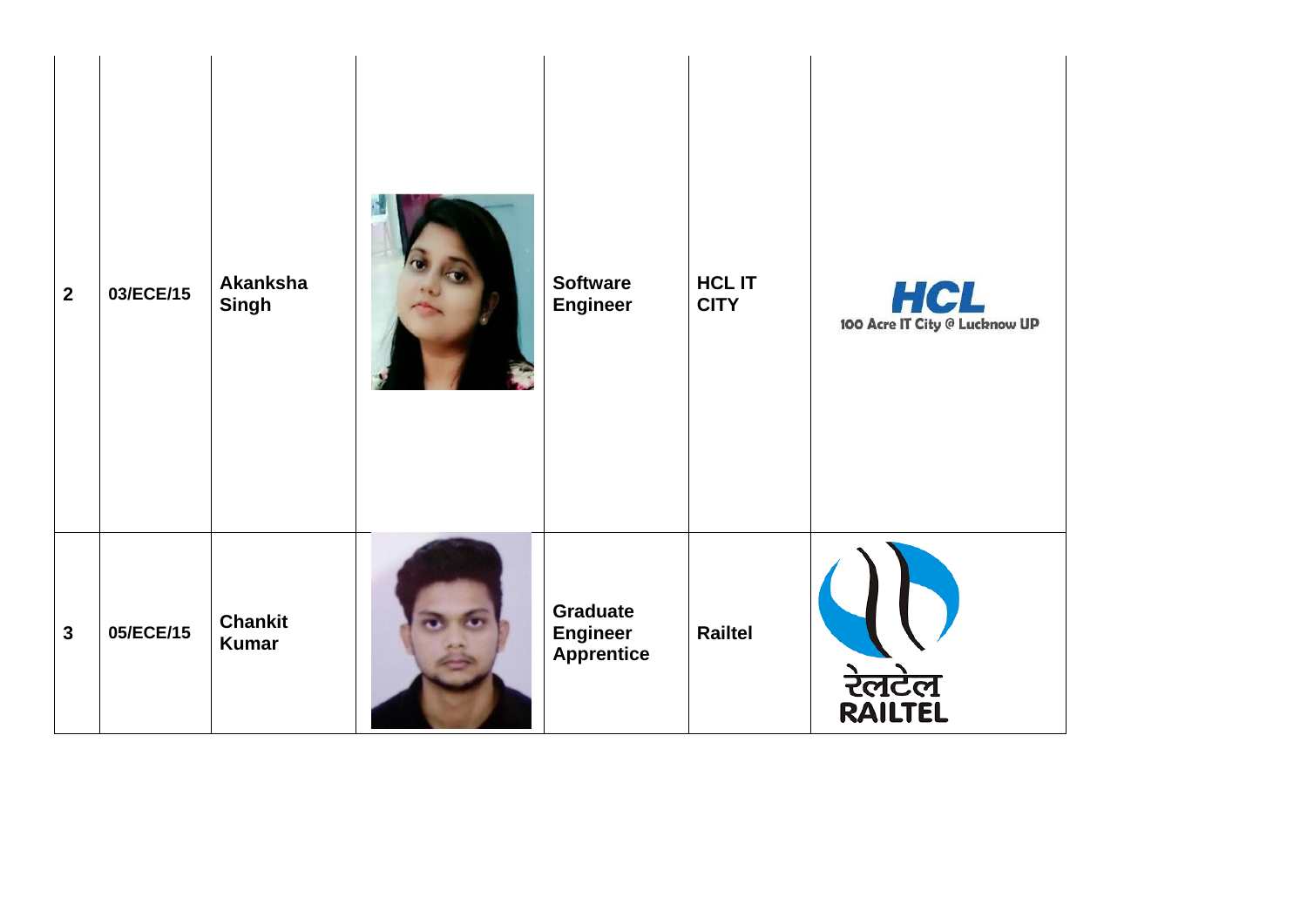| $\overline{\mathbf{4}}$ | 12/ECE/15 | <b>Mudasir</b><br><b>Feroze Ganie</b> | <b>Radio Access</b><br><b>Network</b><br>Integration<br><b>Engineer</b> | Quadgen<br><b>Wireless</b><br><b>Solution</b>                  | QuadGen<br>WIRELESS SOLUTIONS         |
|-------------------------|-----------|---------------------------------------|-------------------------------------------------------------------------|----------------------------------------------------------------|---------------------------------------|
| $5\phantom{1}$          | 15/ECE/15 | Pankaj Pujari                         | <b>Incident</b><br><b>Mangement</b><br><b>Co-ordinator</b>              | <b>Nokia</b><br><b>Solution</b><br><b>Network</b><br>Pvt. Ltd. | NOKIA                                 |
| $6\phantom{1}6$         | 17/ECE/15 | Ramamoorthy<br>R                      | <b>Telecaller</b>                                                       | <b>Realike</b><br><b>Internation</b><br>al                     | <b>REALIKE</b><br>Enjoy the real life |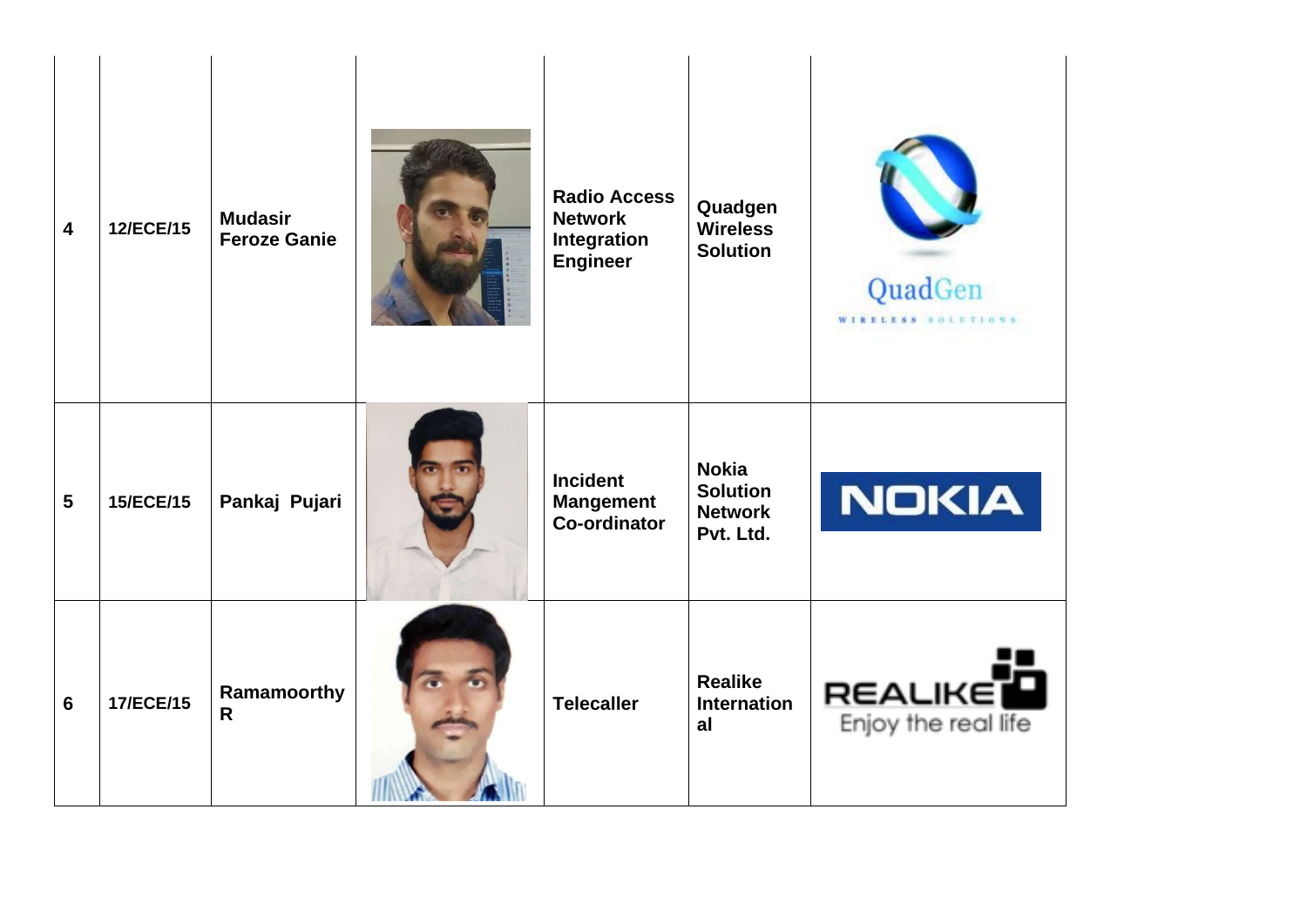| Sno.           | Photograph | <b>Name</b>          | <b>Course</b> | Organization               |
|----------------|------------|----------------------|---------------|----------------------------|
| $\mathbf{1}$   |            | Mudit Sharma         | <b>BBA</b>    | <b>Appollo Munich</b>      |
|                |            |                      |               | health insurance           |
| $\overline{2}$ |            | Pritam Mann          | <b>BBA</b>    | <b>AKM Global Pvt. Ltd</b> |
|                |            |                      |               | (Digital Marketing         |
|                |            |                      |               | Executive)                 |
| 3              |            | Yogesh               | <b>BBA</b>    | Coca Cola Beverages        |
|                |            | Prajapati            |               | Pvt Ltd.                   |
|                |            |                      |               |                            |
| $\overline{4}$ |            | Rohit Sharma         | <b>BBA</b>    | Genpact India Pvt          |
|                |            |                      |               | Ltd.                       |
| 5              |            | Mohit Sharma         | <b>BBA</b>    | Metro Hospitals and        |
|                |            |                      |               | <b>Heart Institute</b>     |
|                |            |                      |               | (HR Assistant)             |
| 6              |            | <b>Manish Goyal</b>  | <b>BBA</b>    | Convergys India Pvt        |
|                |            |                      |               | Ltd.                       |
| $\overline{7}$ |            | Deshraj Gupta        | <b>BBA</b>    | Bajaj Financial            |
|                |            |                      |               | <b>Services</b>            |
|                |            |                      |               | (Senior Executive)         |
| 8              |            | Dimple Thakur        | <b>BBA</b>    | Claymotion Pvt. Ltd.       |
|                |            |                      |               | (Digital Marekting         |
|                |            |                      |               | Executive)                 |
| 9              |            | <b>Ashish Yadav</b>  | <b>MBA</b>    | <b>AI</b> Touch            |
|                |            |                      |               | (Executive)                |
|                |            |                      |               |                            |
| 10             |            | Shivam               | <b>MBA</b>    | <b>NIIT Pvt Ltd</b>        |
|                |            | Chauhan              |               | (Accounts Receivable       |
|                |            |                      |               | Executive)                 |
| 11             |            | <b>Ratipal Yadav</b> | <b>MBA</b>    | <b>Vulcan Cold Forge</b>   |
|                |            |                      |               | Pvt Ltd                    |
|                |            |                      |               | (HR Executive)             |
| 12             |            | <b>Kanwal Kassal</b> | <b>MBA</b>    | <b>Healing Lives</b>       |
|                |            |                      |               | <b>Solutions Pvt Ltd.</b>  |
|                |            |                      |               | (Executive                 |
|                |            |                      |               | <b>Operations</b> )        |
|                |            |                      |               |                            |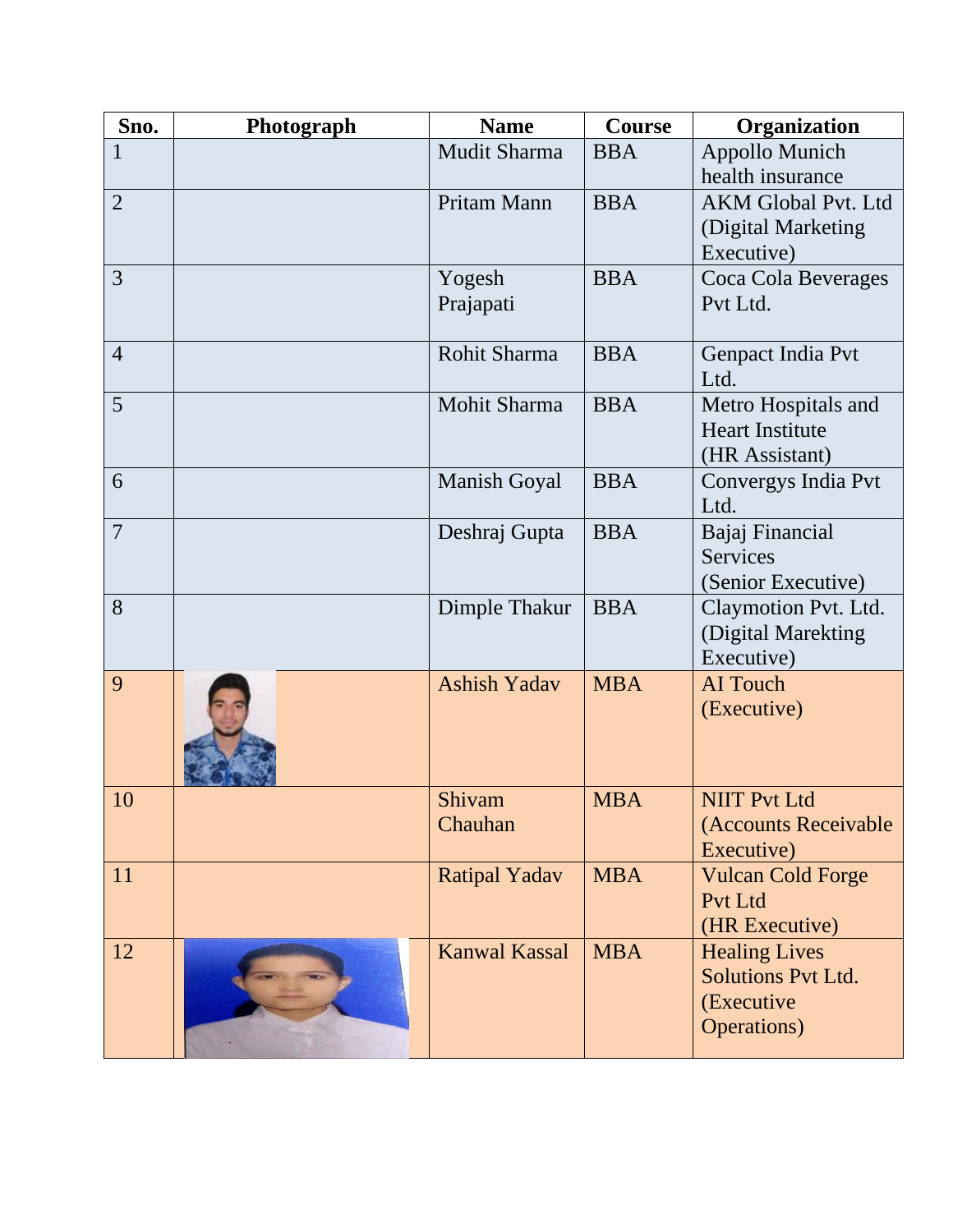| 13 | Sonali Goyal             | <b>MBA</b> | <b>Amiable Services Pvt</b><br>Ltd.                                                                              |
|----|--------------------------|------------|------------------------------------------------------------------------------------------------------------------|
| 14 | Dheeraj<br><b>Sharma</b> | <b>MBA</b> | <b>Brand Midas</b><br>Hospitality and<br><b>Aviation Services Pvt</b><br>Ltd<br>(customer services<br>executive) |
| 15 | <b>Roshan Mandal</b>     | <b>MBA</b> | Srijana Finance Ltd<br>(Senior Assistant)                                                                        |
| 16 | Neeraj Kumar             | <b>MBA</b> | <b>Doormonk Services</b><br><b>Tech Pvt Ltd</b>                                                                  |
| 17 | <b>Pummy Nasir</b>       | <b>MBA</b> | <b>Indiabulls Housing</b><br>Finance                                                                             |
| 18 | Kuldeep Yadav            | <b>MBA</b> | <b>SilverSkills Pvt Ltd</b>                                                                                      |
| 19 | Tripti Saini             | <b>MBA</b> | <b>PayU Payments Pvt</b><br>Ltd<br>(Executive<br><b>Operations</b> )                                             |
| 20 | Nilakshi Jogi            | <b>MBA</b> | <b>Agro Corp Landbase</b><br>Pvt Ltd<br>(Manager HR)                                                             |
| 21 | Komal Kumari             | <b>MBA</b> | <b>Bihari Hire Purchase</b><br>Pvt Ltd.<br>(Manager HR)                                                          |
| 22 | <b>Naved Khan</b>        | <b>MBA</b> | <b>IndiaBulls Consumer</b><br>Finance                                                                            |
| 23 | Deepika Gupta            | <b>MBA</b> | <b>Accenture India Pvt</b><br>Ltd                                                                                |